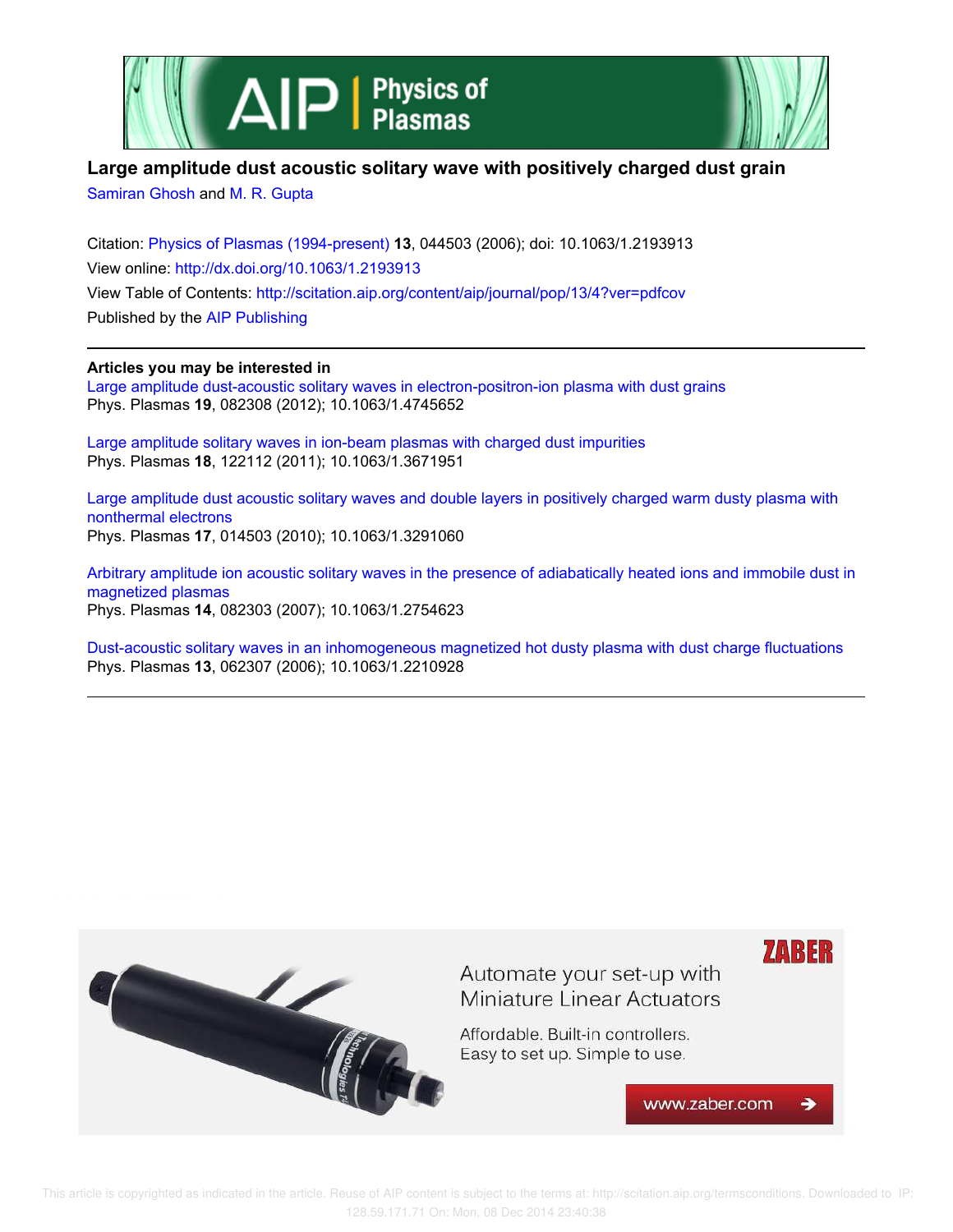## **Large amplitude dust acoustic solitary wave with positively charged dust grain**

Samiran Ghosh<sup>a)</sup>

*Government College of Engineering and Textile Technology, 4, Cantonment Road, Berhampore 742101, Murshidabad, West Bengal, India*

M. R. Gupta

*Centre for Plasma Studies, Faculty of Science, Jadavpur University, India*

(Received 20 December 2005; accepted 17 March 2006; published online 18 April 2006)

Large amplitude solitary waves are investigated in a dusty plasma containing electrons, positive ions, negative ions, and positively charged dust grains [N. D'Angelo, J. Phys. D 37, 860 (2004)] by the Sagdeev potential. Numerical investigations related to *Q* machine dusty plasma with a positive charge reveal that the nonlinear dust acoustic wave possesses only a supersonic compressive soliton. The range of Mach numbers where such solitary waves exist is also investigated. © *2006 American Institute of Physics.* [DOI: 10.1063/1.2193913]

In a dusty plasma, the dust grains may be charged negatively by plasma electron and ion currents or positively by secondary electron emission, UV radiation, or thermionic emission etc.<sup>1</sup> Due to the higher thermal velocity of electron than ion, the dust grains usually acquire a negative charge in low temperature laboratory dusty plasma.<sup>2</sup> However, in a laboratory *Q* machine plasma, positively charged dust grains may be produced by replacing the plasma electrons with negative ions whose thermal velocity is smaller than that of ions (positive ions). $3$ 

Recently, the excitation of both linear "dust acoustic wave"  $(DAW)^4$  and "dust ion acoustic wave"<sup>5</sup> due to a zero order electric field in the presence of collisions is investigated theoretically in a multicomponent electronegative dusty plasma with positive charged dust grains.<sup>3</sup> The nonlinear aspects (such as solitons, shocks, etc.) of multicomponent dusty plasma with negatively charged dust grains have been investigated, both experimentally $^{6,7}$  and theoretically.<sup>8–10</sup> But, the physics of electrostatic nonlinear structure in multicomponent electronegative dusty plasma with positively charged dust grains has not yet been investigated. Hence it is instructive to examine the possibility of formation of nonlinear potential structures in such a multicomponent electronegative dusty plasma. In this brief communication (BC), we investigate the large amplitude solitary potential structure of DAW in such multicomponent electronegative dusty plasma by the Sagdeev potential.

We consider a four component unmagnetized dusty plasma consisting of Boltzmann distributed electrons, positive ions, negative ions, and positively charged cold dust grains. At *x*→−, charge on the dust grain surface is *ze* where the plasma is assumed to be an undisturbed uniform state  $[\phi=0$  and  $n_j=n_{j0}$   $(j=e, +, -, \text{ and } d)$  so that

$$
n_{e0} + n_{-0} = n_{+0} + zn_{d0} \qquad n_{+0}/n_{-0} = (1 - \epsilon z) + \alpha, \tag{1}
$$

where  $\epsilon = n_{d0}/n_{-0}$  and  $\alpha = n_{e0}/n_{-0}$ .

The one-dimensional behavior of the DAW is described by the following normalized fluid equations:

$$
\partial_T N + \partial_X (N V_d) = 0,\t\t(2)
$$

$$
\partial_T V_d + V_d \partial_X V_d = - \partial_X \Phi, \tag{3}
$$

$$
\epsilon z \partial_x^2 \Phi = \alpha e^{\Phi} + e^{\Phi/\sigma_{-}} - ((1 - \epsilon z) + \alpha) e^{-\Phi/\sigma_{+}} - \epsilon z N, \qquad (4)
$$

where  $\sigma_{\pm} = T_{\pm}/T_e$ . The time *(T)* and space *(X)* scales are normalized in units of the dust plasma frequency  $\omega_{pd} = \sqrt{z^2 e^2 n_{d0} / \epsilon_0 m_d}$  and dust plasma Debye length  $\lambda_d$ (= $\sqrt{\epsilon_0 T_e / n_{d0} z^2 e^2}$ ). The velocity  $V_d$  is normalized by  $\omega_{pd} \lambda_d$ whereas electrostatic potential  $\phi$  and dust density *N* are normalized by  $T_e/e$  and  $n_{d0}$ , respectively;  $\Phi = e\phi/T_e$  and N  $=n_d/n_d$ .

The usual linear analysis shows that in terms of the aforementioned normalizing units the linear DAW velocity in the long wavelength limit is

$$
\lambda = \sqrt{\frac{\epsilon z}{\alpha + 1/\sigma_{-} + ((1 - \epsilon z) + \alpha)/\sigma_{+}}}.
$$
\n(5)

We study the nonlinear dynamics of large amplitude DAW in the wave frame defined by  $\xi = X - VT$ , where *V* is the velocity of such waves. The Mach number for such waves is given by

$$
M = V/\lambda. \tag{6}
$$

The fluid equations  $(2)$  and  $(3)$  can then be integrated exactly with the boundary conditions  $\Phi$ ,  $\partial_{\xi} \Phi \rightarrow 0$ ;  $N \rightarrow 1$ ;  $V_d \rightarrow 0$  as  $\xi \rightarrow \pm \infty$ . After elimination of velocity, we find the following expression for dust fluid density:

$$
N = (1 - 2\Phi/V^2)^{-1/2}.
$$
 (7)

Transforming Poisson's equation (4) to the wave frame  $\xi$  and a) Electronic mail: sran\_g@yahoo.com same area as a same strategy and then integrating we get a-

## 1070-664X/2006/134/044503/4/\$23.00 **13**, 044503-1 © 2006 American Institute of Physics

Electronic mail: sran\_g@yahoo.com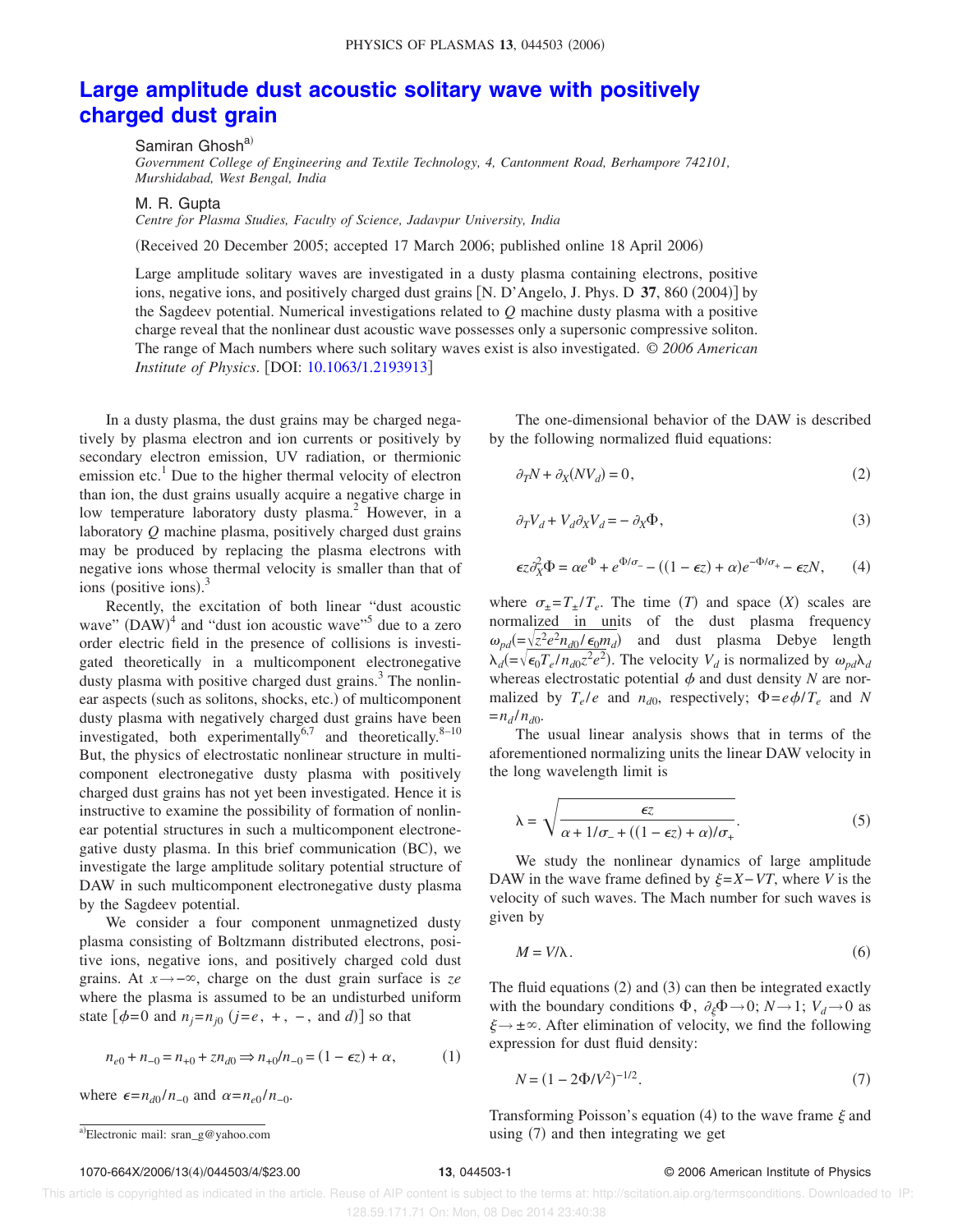

FIG. 1. Variations of  $\epsilon z$ ,  $V_{\text{min}} = \lambda$  [Eq. (5)] and  $V_{\text{max}}$  as a function of  $\alpha$ .

$$
\frac{1}{2} \left( \frac{d\Phi}{d\xi} \right)^2 + \Psi(\Phi, V) = 0,
$$
\n(8)

where  $\Psi(\Phi, V)$  is the Sagdeev potential given by

$$
\Psi(\Phi, V) = (\epsilon z)^{-1} [\alpha (1 - e^{\Phi}) + \sigma_{-}(1 - e^{\Phi/\sigma_{-}})\n+ \sigma_{+}((1 - \epsilon z) + \alpha)(1 - e^{-\Phi/\sigma_{+}})\n- \epsilon z V^{2}(\sqrt{1 - 2\Phi/V^{2}} - 1)].
$$
\n(9)

Equation (8) represents the energy integral for a classical particle of unit mass moving with velocity  $d\Phi/d\xi$  in a potential  $\Psi(\Phi, V)$ , where *V* appears as a parameter. For the existence of a solitary wave, one requires that the potential satisfy the following conditions $11$ :

(i) 
$$
\Psi(\Phi, V)|_{\Phi=0} = 0 = \partial_{\Phi} \Psi(\Phi, V)|_{\Phi=0},
$$
  
\n(ii) 
$$
\Psi(\Phi, V)|_{\Phi=\Phi_m} = 0,
$$
\n(10)

$$
\text{(iii)} \quad \Psi(\Phi, V) < 0; \quad 0 < |\Phi| < |\Phi_m|,
$$

where  $\Phi_m$  is the amplitude of the solitary wave. The first part of condition (i) is obvious and the second part is also satisfied by the charge neutrality condition  $[Eq. (1)]$ . Thus condition (i) implies that for the solitary wave, the Sagdeev potential  $\Psi(\Phi, V)$  possesses a double root at  $\Phi = 0$ . The third condition in (10) is analogous to the analysis of a particle in the potential well, which leads to



FIG. 2. Variations of  $d_{\Phi} \Psi(\Phi, V)$  [Eq. (13)] as a function of  $\Phi(\leq 0)$ .

$$
\partial_{\Phi}^2 \Psi(\Phi, V) \Big|_{\Phi=0} < 0 \qquad V^2 > V_{\text{min}}^2
$$

$$
= \frac{\epsilon z}{\alpha + 1/\sigma_- + ((1 - \epsilon z) + \alpha)/\sigma_+} = \lambda^2,
$$
\n(11)

where  $V_{\text{min}}$  is the lower limit of the large amplitude wave velocity *V*. Hence, the existence of a potential well, necessary for a solitary wave propagation, one must have *V*  $V_{\text{min}}$  or equivalently

$$
M > M_{\min} = V_{\min}/\lambda = 1. \tag{12}
$$

Thus subsonic solitary waves do not exist. The variation of  $V_{\text{min}}$  with  $\alpha$  is shown in Fig. 1. The nature of the solitary wave (compressive or rarefactive) is determined by the following conditions<sup>11</sup>:

$$
d_{\Phi}\Psi(\Phi, V)|_{\Phi=\Phi_m>0} > 0;
$$
  $d_{\Phi}\Psi(\Phi, V)|_{\Phi=\Phi_m<0} < 0.$  (13)

The variations of  $d_{\Phi} \Psi(\Phi, V)$  as a function of  $\Phi(\leq 0)$  for different  $V > V_{\text{min}} = \lambda$  is shown in Fig. 2. Figure 2 shows that  $d_{\Phi} \Psi(\Phi, V)$  (>0) increases with the decrease of  $\Phi$ (<0) and thereby ruling out the possibility of rarefactive  $(\Phi<0)$  dust acoustic solitary wave. On the other hand, for compressive soliton ( $\Phi$  > 0), we see that *N* is real provided  $V^2 > 2\Phi_m$  [Eq.  $(7)$ ]. Also from condition (ii) in (10), we obtain the following relation between soliton amplitude  $\Phi_m$  and solitary wave velocity: *V*,

$$
\Phi_m = -\beta(\Phi_m) - \frac{\beta(\Phi_m)^2}{2V^2},
$$
  

$$
\beta(\Phi_m) = \frac{(\alpha(1 - e^{\Phi_m}) + \sigma_-(1 - e^{\Phi_m}) + \sigma_+((1 - \epsilon z) + \alpha)(1 - e^{-\Phi_m})}{\epsilon z}
$$

 $(14)$ 

 This article is copyrighted as indicated in the article. Reuse of AIP content is subject to the terms at: http://scitation.aip.org/termsconditions. Downloaded to IP: 128.59.171.71 On: Mon, 08 Dec 2014 23:40:38

.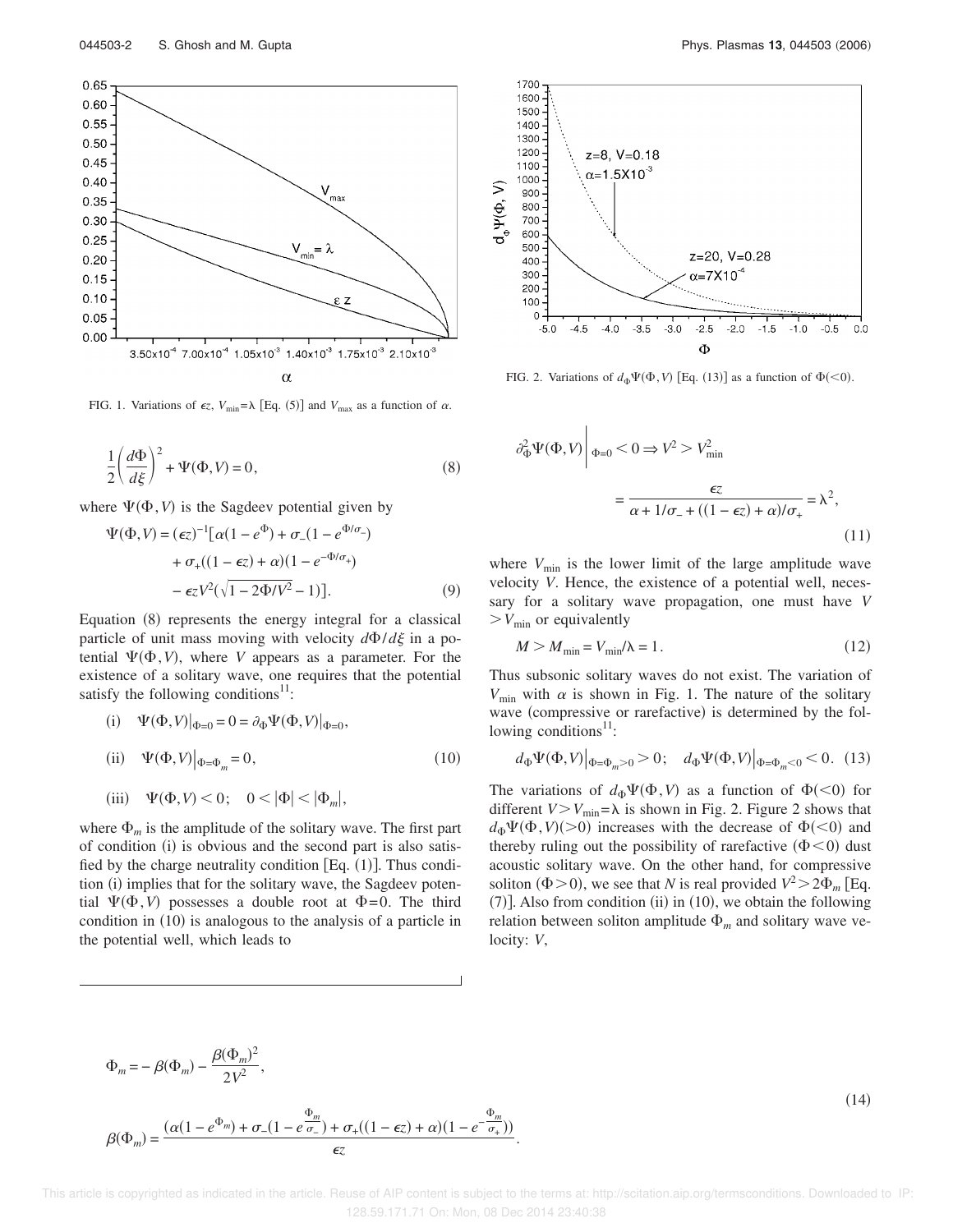

FIG. 3. Variation of soliton amplitude  $\Phi_m$  with solitary wave velocity  $V$  [Eq. (14)]. Corresponding Mach numbers are given by  $M = V/\lambda$  [Eq. (6)].

We numerically solve this equation for  $\Phi_m$  subject to the condition  $V > V_{\text{min}}$  for different  $\alpha$  and the variations are shown in Fig. 3.

For numerical computation, we consider the set of dusty plasma parameter related to *Q* machine with positive charge<sup>3</sup>:  $K^+$  as positive ion (mass  $m_+$  ~ 6.68 × 10<sup>-26</sup> kg), SF<sub>6</sub> as negative ions (mass  $m_-\sim 2.44 \times 10^{-25}$  kg),  $T_e = T_+$  $\sim$  0.2 eV, *T*<sub>−</sub>  $\sim$  0.1 eV, dust grain radius *r*<sub>0</sub>= 1 μm, dust mass density  $\sim 10^3$  kg m<sup>-3</sup> and  $\epsilon$ =0.01. On the basis of these plasma parameters, the charge on dust grains *z* is determined as a function of  $\alpha$  from the following equilibrium current balance equation<sup>3</sup>:

$$
((1 - \epsilon z) + \alpha)C_{+}e^{-z e^{2}/4\pi\epsilon_{0}r_{0}T_{+}} - C_{-}\left(1 + \frac{ze^{2}}{4\pi\epsilon_{0}r_{0}T_{-}}\right)
$$

$$
-\alpha C_{e}\left(1 + \frac{ze^{2}}{4\pi\epsilon_{0}r_{0}T_{e}}\right) = 0,
$$
(15)

where  $C_j = \sqrt{8T_j / \pi m_j}$ .

The results of this BC can be summarized as follows.

(1) Equation (15) shows that the maximum value of  $\alpha$ for which dust grains are positively charged is  $\alpha_{\text{max}} \sim 2.1$  $\times 10^{-3}$  (Fig. 1:  $\epsilon$ z vs  $\alpha$ ), but if  $\alpha > \alpha_{\text{max}}$ , the dust grains are negatively charged. Figure 1 shows that the value of  $\epsilon z(\epsilon)$  $= 0.01$ ) i.e., dust charge *z*,  $V_{\text{min}} = \lambda$  and also  $V_{\text{max}}$  decreases with the increase of  $\alpha$ .

(2) The variations of  $d_{\Phi} \Psi(\Phi, V)$  as a function  $\Phi(\leq 0)$ are shown in Fig. 2. Figure 2 shows that  $\Psi(\Phi, V)$  is a monotonic increasing function of  $\Phi(\leq 0)$  and thus there does not exist any  $\Phi_m(<0)$  for which  $\Psi(\Phi_m, V) = 0$  provided *V*  $V_{\text{min}}=\lambda$ . Hence for the above-mentioned plasma parameters, there does not exist any rarefactive solitary wave. Thus in a *Q* machine multicomponent dusty plasma, the DAW possesses only supersonic  $(M>1)$  compressive solitary waves.

(3) The variations of Sagdeev potential  $\Psi(\Phi, V)$  [Eq. (9)] with  $\Phi$  for different  $\alpha$ , *z*, *V* are depicted in Fig. 4. The dotted and solid curves of Fig. 4 show that for lower values of  $\alpha$ , i.e., higher values of *z* and *V* the depth as well as width of the potential well increases.



FIG. 4. Variation of Sagdeev potential  $\Psi(\Phi, V)$  [Eq. (9)] with potential  $\Phi$ .

(4) The peak amplitude of the solitary wave increases with the increase of solitary wave velocity *V* and hence with an increase in the Mach number  $M = V/\lambda$  with a decrease in  $\alpha$  which are shown in Fig. 3.

(5) The potential profiles of the compressive soliton are depicted in Fig. 5, which are finite width solitons. On the other hand, for the same plasma parameters the dust number density  $N$  [Eq.  $(7)$ ] profiles of compressive solitons are drawn in Fig. 6, which are more spiky than the potential profiles. This is due to the fact that the dust number density *N* is related to potential  $\Phi$  by the relation (7) which shows that for a given value of *V*, the dust number density  $(N)$ increases rapidly with the increase in potential  $(\Phi)$ .

(6) Numerical analysis of  $\Psi(\Phi, V)$  [Eq. (9)] reveals that there exists a maximum value  $V=V_{\text{max}}$  [for  $z=8$ ,  $\alpha=1.5$  $\times 10^{-3}$ ,  $V_{\text{max}} = 0.32$ ;  $z = 20$ ,  $\alpha = 7 \times 10^{-4}$ ,  $V_{\text{max}} = 0.52$  for which  $\Psi(\Phi, V_{\text{max}})=0$  has the only solution  $\Phi=0$ ; for *V*  $\geq V_{\text{max}}$  there does not exist any nonzero solution of  $\Psi(\Phi, V_{\text{max}}) = 0$ . This happens due to the fact that for *V*  $\geq V_{\text{max}}$ ,  $\Phi_m$  as given by Eq. (14) becomes so large that it exceeds the value  $\Phi = V^2/2$ . The variations of  $V_{\text{max}}$  with  $\alpha$  is



FIG. 5. Variation of solitary potential  $\Phi$  with  $\xi$  for different *V*. The corresponding Mach numbers are  $M=5.96$  (dotted curve) and  $M=6.1$  (solid curve).